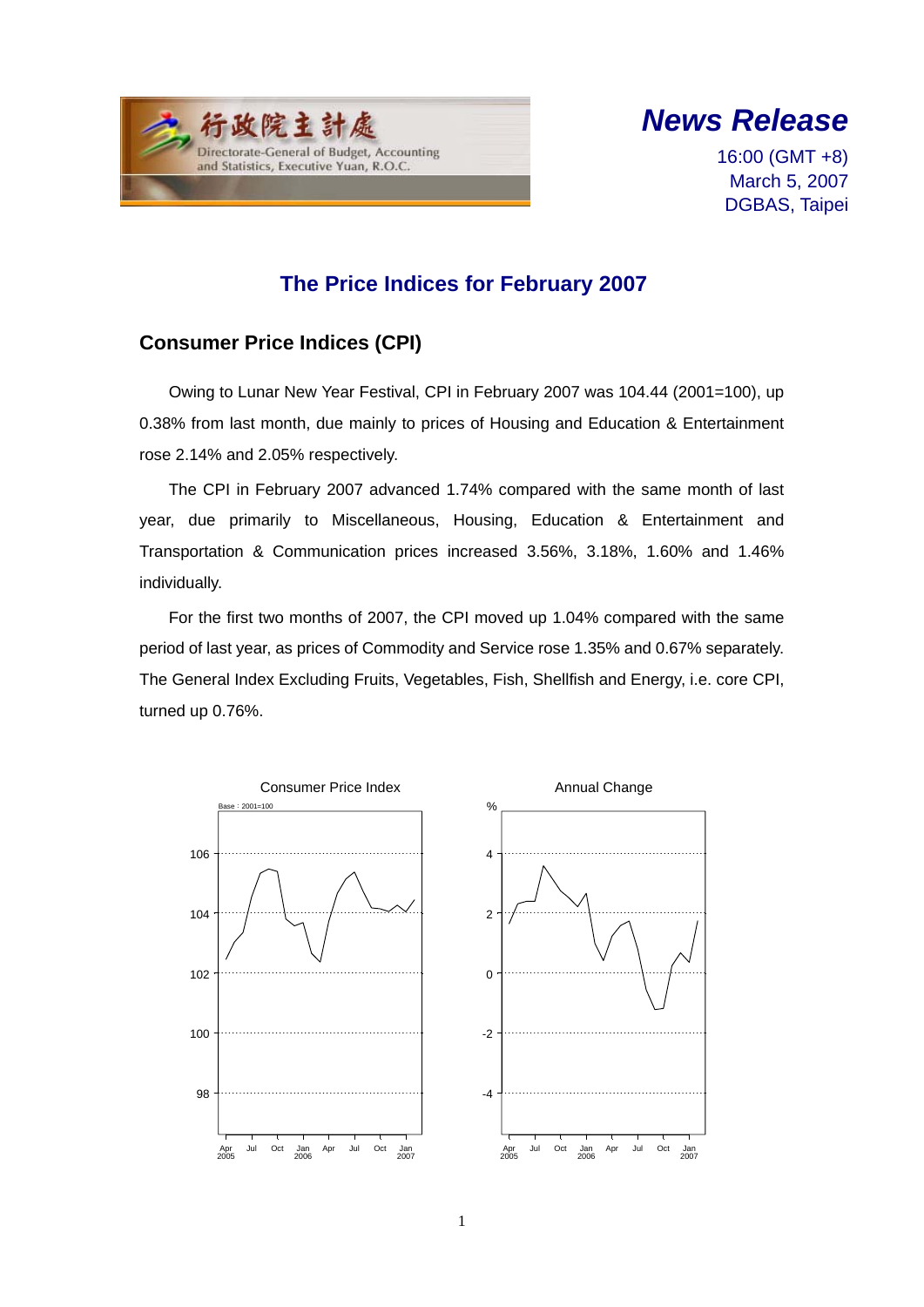### **Wholesale Price Indices (WPI)**

The WPI in February 2007 was 118.67 (2001=100), increased 0.64% from last month, due primarily to prices of Energy Minerals and Primary Metal Products moved up 6.23% and 1.56% separately.

The WPI in February 2007 rose 6.77% compared with the same month of last year, due mainly to prices of Primary Metal Products, Metal Products and Chemicals went up 34.33%, 13.79% and 11.73% individually.

For the first two months of 2007, the WPI advanced 6.91% compared with the same period of last year, of which the Import Price Index and Export Price Index moved up 7.74% and 4.97% respectively.



#### **Statistical Tables**

Table1 The Changes of Consumer Price Indices Table2 The Changes of Wholesale Price Indices Table3 The Changes of Import Price Indices Table4 The Changes of Export Price Indices

#### **For Further Information:**

*Statistics Database:* http://eng.stat.gov.tw/ *DGBAS* news releases on the Internet: http://eng.dgbas.gov.tw/ *Tel:* +886-2-23803449; *Fax:* +886-2-23803465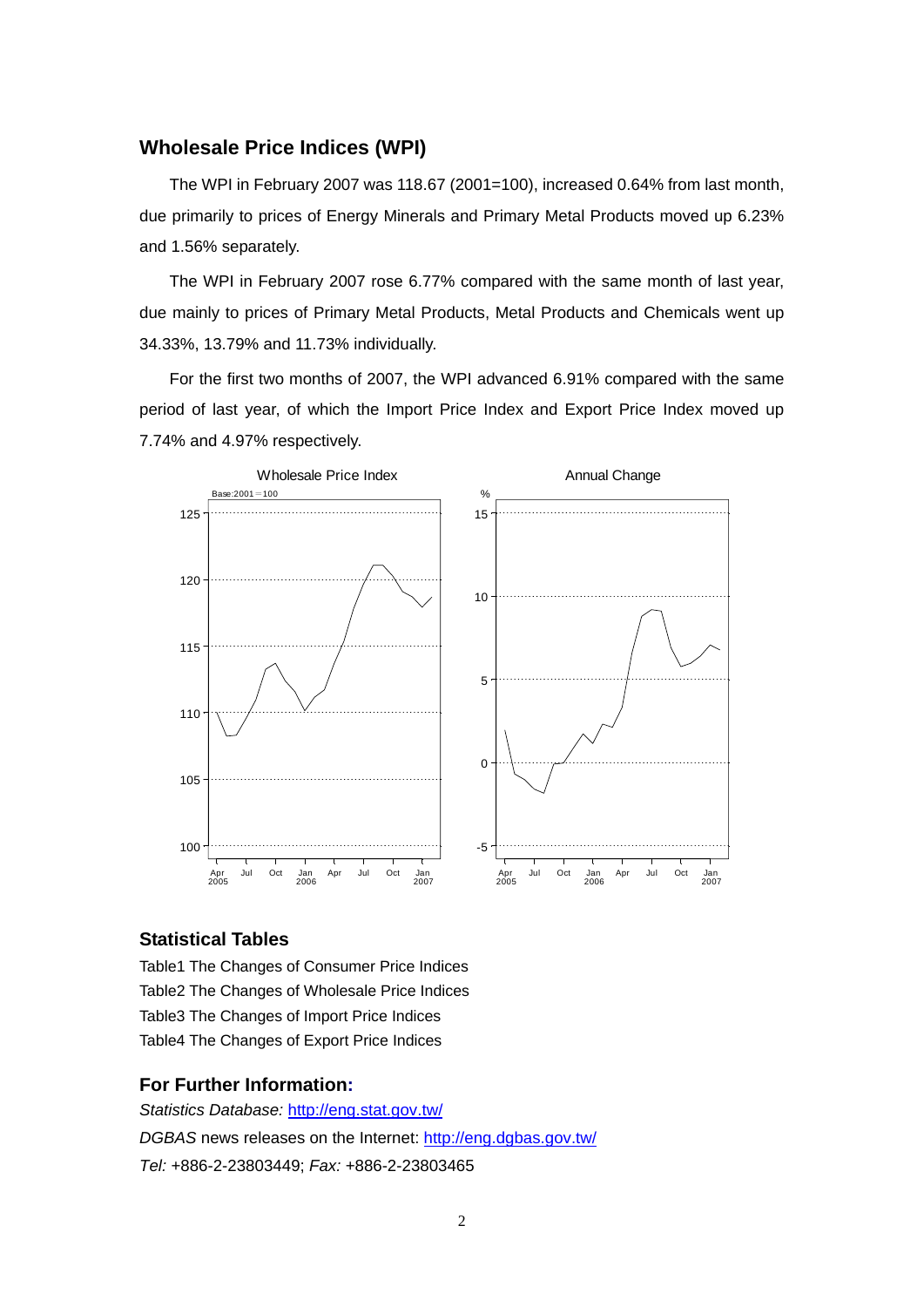|  | Table 1 The Changes of Consumer Price Indices |
|--|-----------------------------------------------|
|--|-----------------------------------------------|

Feb. 2007

|                                             | Weight   | Index of     | Compared  | Compared  | The First Two        |
|---------------------------------------------|----------|--------------|-----------|-----------|----------------------|
|                                             | $(\%0)$  | Feb. 2007    | with Last | with the  | Months of            |
|                                             |          | $(2001=100)$ | Month     | Same      | 2007                 |
| Groups                                      |          |              | (% )      | Month of  | Compared with        |
|                                             |          |              |           | Last Year | the Same             |
|                                             |          |              |           | (% )      | Period of Last       |
| General Index                               | 1,000.00 | 104.44       | 0.38      | 1.74      | Year $(\% )$<br>1.04 |
| <b>Basic Group</b>                          |          |              |           |           |                      |
| 1. Food                                     | 250.54   | 108.49       | $-2.03$   | $-0.25$   | 0.17                 |
| Meat                                        | 25.17    | 114.46       | 0.05      | $-1.90$   | $-1.24$              |
| Fish & Shellfish                            | 16.73    | 121.15       | 2.23      | 8.95      | 7.65                 |
| Vegetables                                  | 27.89    | 105.43       | $-15.84$  | 13.63     | 14.46                |
| Fruits                                      | 27.94    | 106.56       | $-0.81$   | $-14.72$  | $-13.84$             |
| 2. Clothing                                 | 47.46    | 98.75        | $-3.94$   | 3.00      | 2.75                 |
| Garments                                    | 32.52    | 95.44        | $-5.67$   | 2.98      | 2.67                 |
| 3. Housing                                  | 307.94   | 101.14       | 2.14      | 3.18      | 0.94                 |
| <b>Residential Rent</b>                     | 210.96   | 97.68        | $-0.02$   | 0.23      | 0.27                 |
| Household Keeping Services                  | 16.20    | 134.91       | 43.41     | 43.23     | $-1.56$              |
| Water, Electricity & Gas Supply             | 37.37    | 107.58       | 0.00      | 4.38      | 4.38                 |
| 4. Transportation & Communication           | 126.25   | 103.63       | 0.65      | 1.46      | 1.47                 |
| Oils                                        | 22.63    | 134.19       | 1.24      | 4.83      | 5.59                 |
| <b>Communication Services</b>               | 77.27    | 98.34        | 0.53      | 0.75      | 0.45                 |
| 5. Medicines & Medical Care                 | 37.37    | 115.28       | 0.15      | 0.94      | 0.92                 |
| <b>Medical Care Services</b>                | 24.96    | 120.98       | 0.00      | 0.47      | 0.47                 |
| 6. Education & Entertainment                | 161.11   | 100.71       | 2.05      | 1.60      | 0.63                 |
| <b>Educational Expense</b>                  | 118.75   | 100.39       | 0.09      | $-0.32$   | $-0.14$              |
| Entertainment Expense                       | 42.36    | 101.88       | 7.76      | 7.21      | 2.87                 |
| 7. Miscellaneous                            | 69.33    | 111.41       | 1.09      | 3.56      | 3.74                 |
| Tobacco & Betelnut                          | 19.55    | 147.29       | 1.22      | 7.62      | 9.70                 |
| Personal Care Services                      | 14.01    | 104.45       | 3.64      | 2.64      | $-0.02$              |
| <b>Commodity and Service Groups</b>         |          |              |           |           |                      |
| 1. Commodity                                | 528.52   | 105.57       | $-1.23$   | 0.99      | 1.35                 |
| (Excluding Food)                            | 277.97   | 102.95       | $-0.43$   | 2.22      | 2.52                 |
| Non-durable Consumer Goods                  | 384.36   | 110.13       | $-1.13$   | 1.12      | 1.56                 |
| (Excluding Food)                            | 133.81   | 113.39       | 0.55      | 3.69      | 4.19                 |
| Semi-durable Consumer Goods                 | 62.59    | 96.97        | $-3.52$   | 1.89      | 1.92                 |
| <b>Durable Consumer Goods</b>               | 81.57    | 89.49        | 0.24      | $-0.46$   | $-0.32$              |
| 2. Service                                  | 471.48   | 103.15       | 2.27      | 2.59      | 0.67                 |
| Housing                                     | 237.03   | 100.39       | 2.93      | 3.20      | 0.17                 |
| Transportation & Communication              | 74.10    | 98.23        | 0.55      | 0.70      | 0.40                 |
| <b>Medical Care</b>                         | 24.69    | 121.74       | 0.00      | 0.55      | 0.56                 |
| Education & Entertainment                   | 104.85   | 108.39       | 2.79      | 3.24      | 1.90                 |
| Miscellaneous                               | 30.81    | 102.40       | 1.71      | 1.96      | 0.71                 |
| <b>Special Groups</b>                       |          |              |           |           |                      |
| General Index Excluding Fruits & Vegetables | 944.17   | 104.42       | 1.00      | 2.00      | 1.18                 |
| General Index Excluding Food                | 749.46   | 103.09       | 1.26      | 2.45      | 1.36                 |
| General Index Excluding Fruits, Vegetables, | 873.10   | 103.17       | 0.99      | 1.65      | 0.76                 |
| Fish, Shellfish & Energy                    |          |              |           |           |                      |

Note :Due to late reports and corrections by respondents all data are subject to revision 3 months after original publication.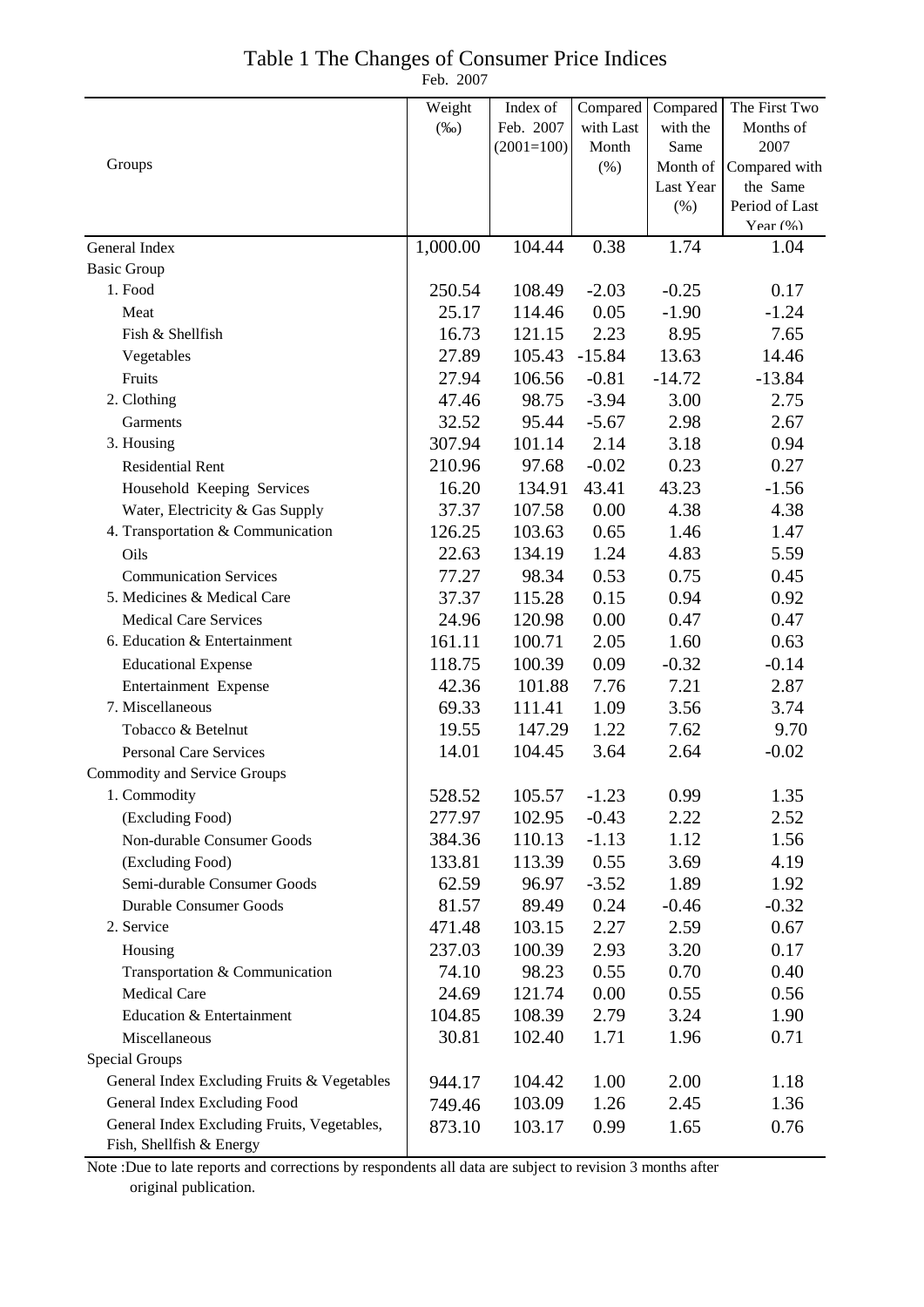### Table 2 The Changes of Wholesale Price Indices Feb. 2007

| Groups                                                       | Weight   | Index of Feb. | Compared  | Compared     | The First Two  |
|--------------------------------------------------------------|----------|---------------|-----------|--------------|----------------|
|                                                              | $(\%0)$  | 2007          | with Last | with the     | Months of 2007 |
|                                                              |          | $(2001=100)$  | Month     | Same Month   | Compared with  |
|                                                              |          |               | (% )      | of Last Year | the Same       |
|                                                              |          |               |           | $(\% )$      | Period of Last |
|                                                              |          |               |           |              | Year $(\%)$    |
|                                                              |          |               |           |              |                |
| General Index                                                | 1,000.00 | 118.67        | 0.64      | 6.77         | 6.91           |
| General Index Excluding Import & Export                      | 360.47   | 125.73        | $-0.01$   | 7.20         | 7.63           |
| Import                                                       | 310.71   | 130.49        | 1.71      | 7.97         | 7.74           |
| Export                                                       | 328.82   | 99.77         | 0.25      | 4.72         | 4.97           |
| <b>Basic Group</b>                                           |          |               |           |              |                |
| 1. Agriculture, Forestry, Livestock & Fishery                | 39.30    | 119.24        | 1.06      | 4.79         | 2.91           |
| (1) Farm Products                                            | 19.89    | 118.44        | 1.93      | 10.28        | 6.75           |
| (2) Forest Products                                          | 0.51     | 180.40        | $-0.94$   | 23.05        | 25.80          |
| (3) Livestock & Poultry                                      | 9.66     | 120.52        | 1.63      | $-4.29$      | $-6.75$        |
| (4) Aquatic Products                                         | 9.24     | 114.58        | $-1.19$   | 2.85         | 4.66           |
| 2. Minerals Products                                         | 37.73    | 221.13        | 5.05      | 2.10         | $-0.14$        |
| (1) Energy Minerals                                          | 30.16    | 222.92        | 6.23      | $-1.47$      | $-4.16$        |
| (2) Sand, Gravel & Crushed Stone                             | 3.71     | 209.13        | 0.12      | 25.38        | 25.31          |
| 3. Manufacturing Products                                    | 889.18   | 114.53        | 0.29      | 7.21         | 7.68           |
| (1) Food & Beverages                                         | 38.61    | 120.41        | 0.27      | 3.92         | 4.09           |
| $(2)$ Tobaccos                                               | 4.66     | 149.67        | 0.12      | 3.36         | 7.80           |
| (3) Textile Products                                         | 37.11    | 107.21        | 0.74      | 3.92         | 3.99           |
| (4) Ready-made Apparel & Accessories                         | 12.22    | 90.76         | 0.51      | 1.57         | 1.63           |
| (5) Hides, Skins, Leather & Related Products                 | 8.47     | 108.54        | 1.75      | 7.94         | 7.30           |
| (6) Lumber & Wood Products                                   | 3.56     | 114.12        | 0.48      | 7.27         | 6.95           |
| (7) Furniture & Fixture                                      | 8.76     | 110.53        | 0.32      | 3.04         | 2.52           |
| (8) Pulp, Paper, Paper Products & Printed                    | 21.45    | 107.79        | 0.77      | 5.34         | 5.25           |
| (9)Chemicals                                                 | 63.87    | 183.96        | $-0.14$   | 11.73        | 13.20          |
| (10)Chemical Products                                        | 30.02    | 98.31         | 0.60      | 2.18         | 2.21           |
| (11) Petroleum & Coal Products                               | 41.01    | 172.12        | 0.71      | 5.70         | 7.55           |
| (12) Rubber & Plastic Products                               | 31.42    | 112.60        | 0.28      | 3.32         | 3.37           |
| (13) Nonmetallic Mineral Products                            | 14.80    | 117.42        | 0.18      | 5.48         | 5.50           |
| (14) Primary Metal Products                                  | 57.25    | 238.55        | 1.56      | 34.33        | 35.73          |
| (15) Metal Products                                          | 30.52    | 136.96        | 0.64      | 13.79        | 13.69          |
| (16)Machinery                                                | 60.94    | 100.03        | 0.41      | 1.82         | 1.57           |
| (17) Computer, Communication Eq., Audio &<br>Video Equipment | 129.17   | 62.36         | 0.32      | $-5.00$      | $-5.28$        |
| (18) Electronic Components & Accessories                     | 176.39   | 74.87         | $-0.64$   | $-0.39$      | $-0.29$        |
| (19) Electrical Equipments & Apparatus                       | 41.65    | 121.98        | $-1.67$   | 9.58         | 11.16          |
| (20) Transportation Equipment & Parts                        | 45.15    | 98.60         | 0.19      | 1.19         | 1.35           |
| (21) Precision Instruments                                   | 19.24    | 97.20         | 0.44      | 2.60         | 2.66           |
| (22) Miscellaneous Products                                  | 12.91    | 107.28        | 0.33      | 3.03         | 3.04           |
| 4. Water Supply, Electricity & Gas                           | 33.79    | 109.55        | 0.00      | 8.08         | 8.08           |
| By Stage of Processing                                       |          |               |           |              |                |
| 1.Raw Materials                                              | 61.00    | 188.54        | 4.00      | 4.40         | 2.56           |
| 2. Intermediate Materials                                    | 413.28   | 131.38        | 0.27      | 10.71        | 11.38          |
| 3. Finished Goods                                            | 196.90   | 100.72        | 0.37      | 1.47         | 1.36           |
| (1) Capital Goods                                            | 68.55    | 91.43         | 0.37      | 0.63         | 0.42           |
| (2) Consumer Goods                                           | 128.35   | 105.46        | 0.36      | 1.85         | 1.80           |
| Special Groups                                               |          |               |           |              |                |
| General Index Excluding Exports                              | 671.18   | 127.81        | 0.79      | 7.57         | 7.68           |
| General Index Excluding Imports                              | 689.29   | 113.56        | 0.11      | 6.16         | 6.49           |
| Non Heavy Chemical Industrial Products                       | 211.51   | 108.61        | 0.53      | 3.78         | 3.93           |
| Heavy Chemical Industrial Products                           | 677.67   | 116.41        | 0.22      | 8.27         | 8.84           |

Note:Due to late reports and corrections by respondents all data are subject to revision 3 months after original publication.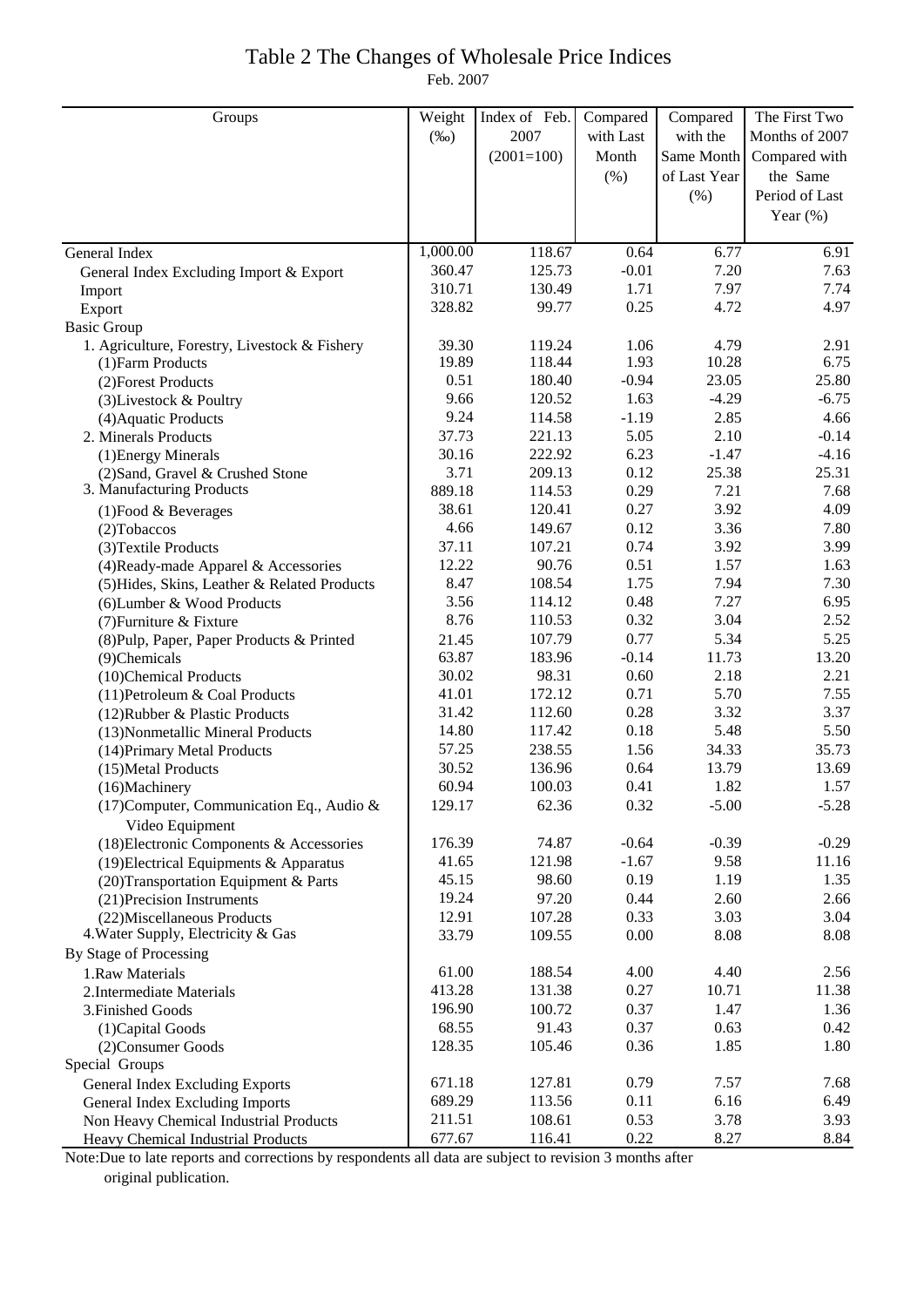# Table 3 The Changes of Import Price Indices

Feb. 2007

|                                                   | Weight   | Index of     | Compared  | Compared              | The First            |
|---------------------------------------------------|----------|--------------|-----------|-----------------------|----------------------|
|                                                   | $(\%0)$  | Feb. 2007    | with Last | with the              | Two Months           |
|                                                   |          | $(2001=100)$ | Month     | Same                  | of 2007              |
| Groups                                            |          |              | (% )      | Month of<br>Last Year | Compared<br>with the |
|                                                   |          |              |           | $(\% )$               | Same Period          |
|                                                   |          |              |           |                       | of Last Year         |
|                                                   |          |              |           |                       | (% )                 |
| Basic Group (on N.T.D. Basis)                     |          |              |           |                       |                      |
| General Index                                     | 1,000.00 | 130.49       | 1.71      | 7.97                  | 7.74                 |
| 1. Animal, Vegetable Products & Prepared<br>Foods | 47.60    | 146.25       | 1.15      | 21.67                 | 21.20                |
| 2. Mineral Products                               | 134.52   | 214.53       | 5.01      | $-0.07$               | $-1.78$              |
| 3. Textiles & Textile Articles                    | 23.09    | 109.84       | 0.04      | 5.36                  | 5.85                 |
| 4. Wood, Paper, Pulp & Articles Thereof           | 25.78    | 129.01       | 1.62      | 14.19                 | 13.88                |
| 5. Chemicals, Plastics, Rubber & Articles Thereof | 133.44   | 145.29       | 1.04      | 10.75                 | 11.52                |
| 6. Primary Metals & Articles Thereof              | 76.14    | 256.64       | 1.91      | 36.97                 | 39.22                |
| 7. Machinery, Optical & Precision Instruments     | 166.08   | 95.39        | 0.52      | 1.23                  | 0.73                 |
| 8. Electronic Machinery                           | 355.47   | 77.90        | $-0.13$   | 0.66                  | 0.63                 |
| 9. Transportation Equipment & Parts               | 20.86    | 96.62        | 0.29      | 1.44                  | 1.44                 |
| 10. Miscellaneous Products                        | 17.02    | 109.58       | 1.46      | 7.31                  | 6.79                 |
| Basic Group (on U.S.D. Basis)                     |          |              |           |                       |                      |
| General Index                                     | 1,000.00 | 133.70       | 1.10      | 6.01                  | 5.70                 |
| 1. Animal, Vegetable Products & Prepared<br>Foods | 47.60    | 149.94       | 0.54      | 19.46                 | 18.90                |
| 2. Mineral Products                               | 134.52   | 219.73       | 4.37      | $-1.88$               | $-3.65$              |
| 3. Textiles & Textile Articles                    | 23.09    | 112.53       | $-0.57$   | 3.46                  | 3.84                 |
| 4. Wood, Paper, Pulp & Articles Thereof           | 25.78    | 132.17       | 1.01      | 12.11                 | 11.71                |
| 5. Chemicals, Plastics, Rubber & Articles Thereof | 133.44   | 148.81       | 0.43      | 8.73                  | 9.40                 |
| 6. Primary Metals & Articles Thereof              | 76.14    | 262.91       | 1.29      | 34.49                 | 36.59                |
| 7. Machinery, Optical & Precision Instruments     | 166.08   | 97.74        | $-0.08$   | $-0.60$               | $-1.18$              |
| 8. Electronic Machinery                           | 355.47   | 79.80        | $-0.75$   | $-1.16$               | $-1.26$              |
| 9. Transportation Equipment & Parts               | 20.86    | 99.01        | $-0.32$   | $-0.40$               | $-0.48$              |
| 10. Miscellaneous Products                        | 17.02    | 112.29       | 0.84      | 5.35                  | 4.76                 |

Note:Due to late reports and corrections by respondents all data are subject to revision 3 months after original publication.